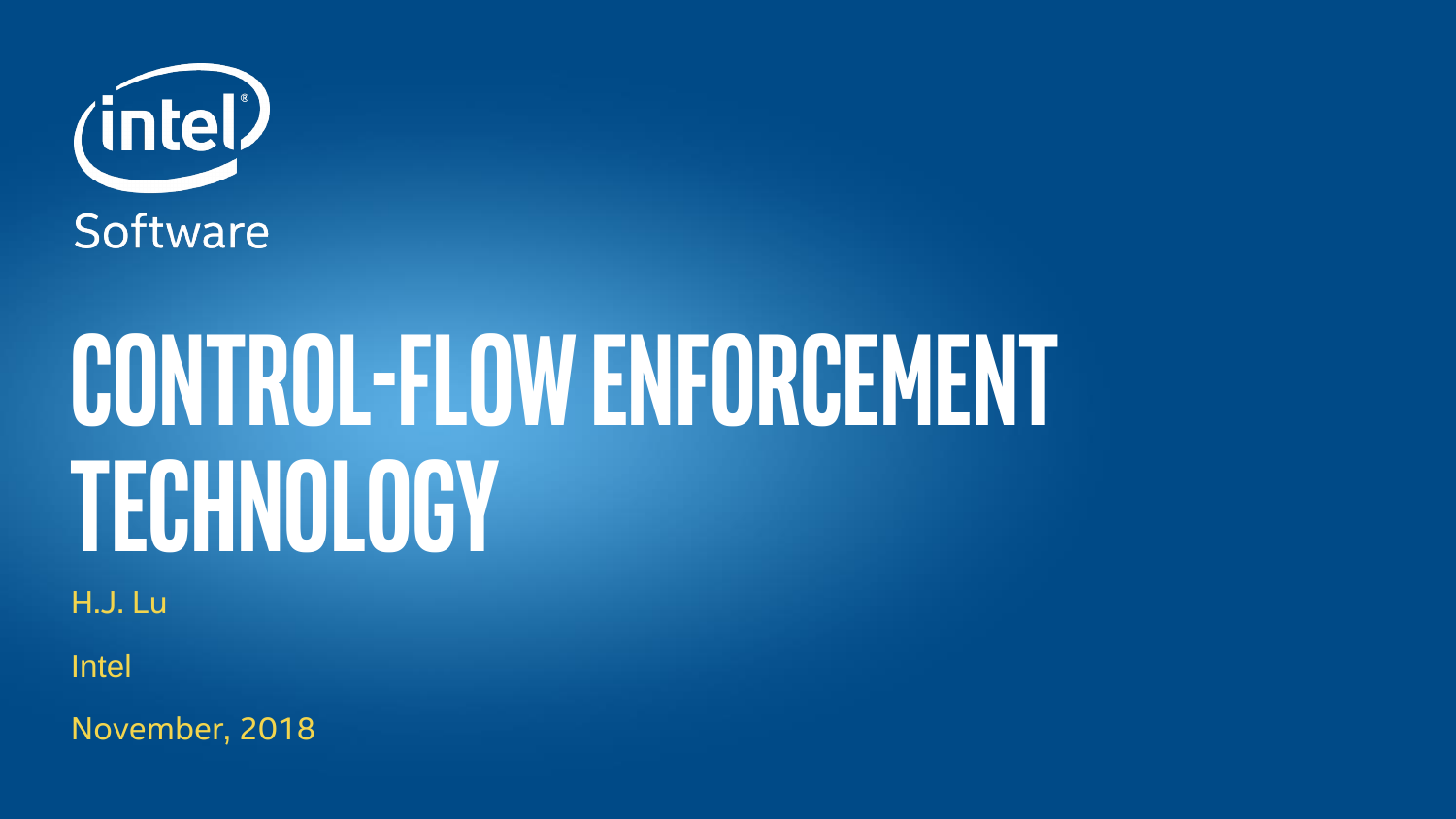# Introduction

Control-flow Enforcement Technology (CET)

- An upcoming Intel<sup>®</sup> processor family feature that blocks return/jumporiented programming (ROP) attacks
- Two components:

Shadow Stack (SHSTK) Indirect Branch Tracking (IBT)

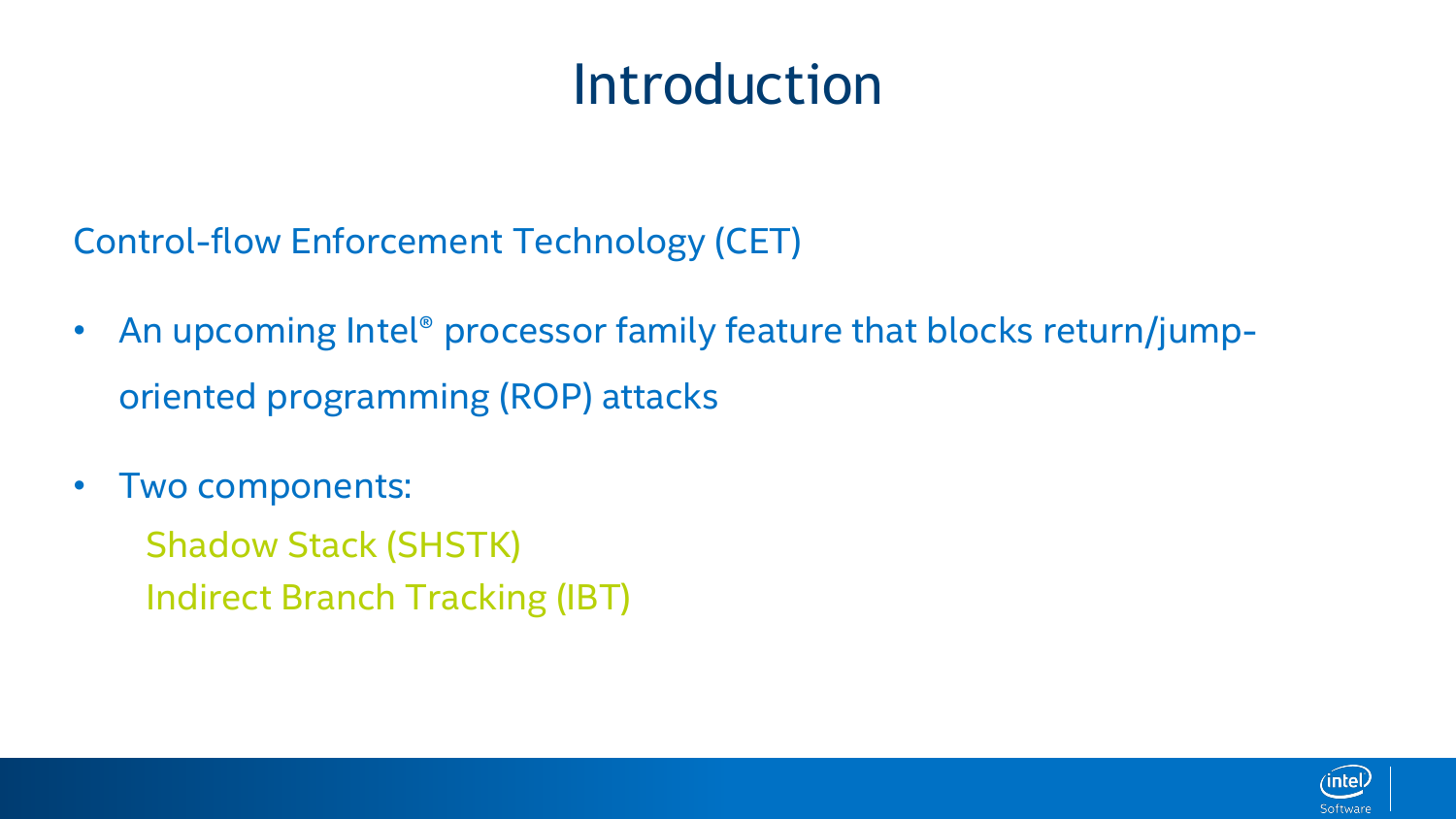## Control-flow Definition

The code execution path, branched by RET, JMP, or CALL.

| Op Code              | <b>Operand</b>                 |
|----------------------|--------------------------------|
| <b>RET</b>           | On program stack               |
| <b>JMP</b><br>*%rax  | In memory (% rax as a pointer) |
| <b>CALL</b><br>*%rax | In memory (% rax as a pointer) |

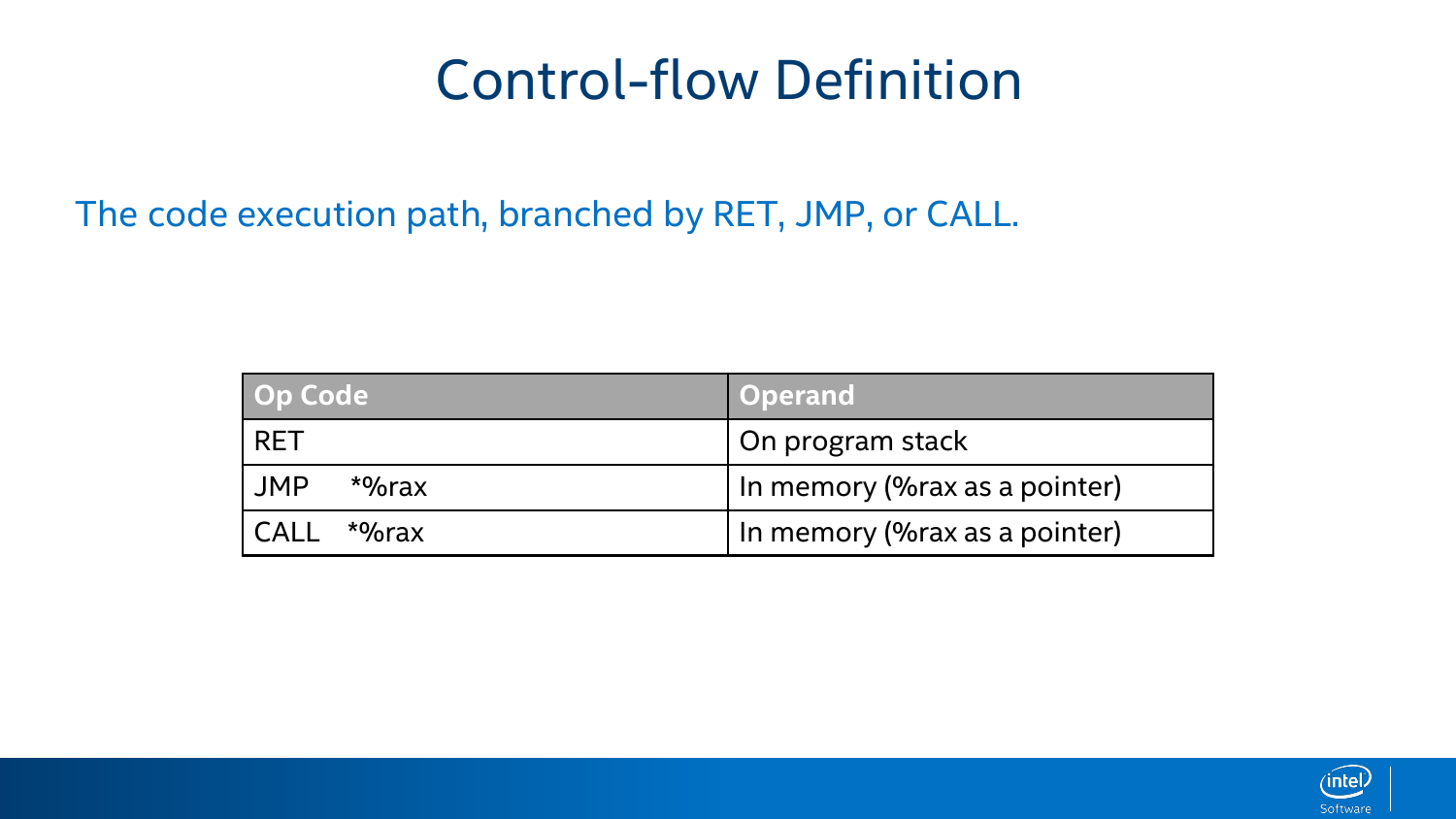# Shadow Stack Management

- Most of programs are compatible with SHSTK. No special treatment is needed.
- Exception handling
- Increment shadow stack pointer by the same amount.
- setjmp and longjmp
	- Save shadow stack pointer. Increment shadow stack pointer until the old value is restored.
	- ucontext

Allocate a new shadow stack for each user provided stack with a restore token.

Use restore token to switch shadow stack.

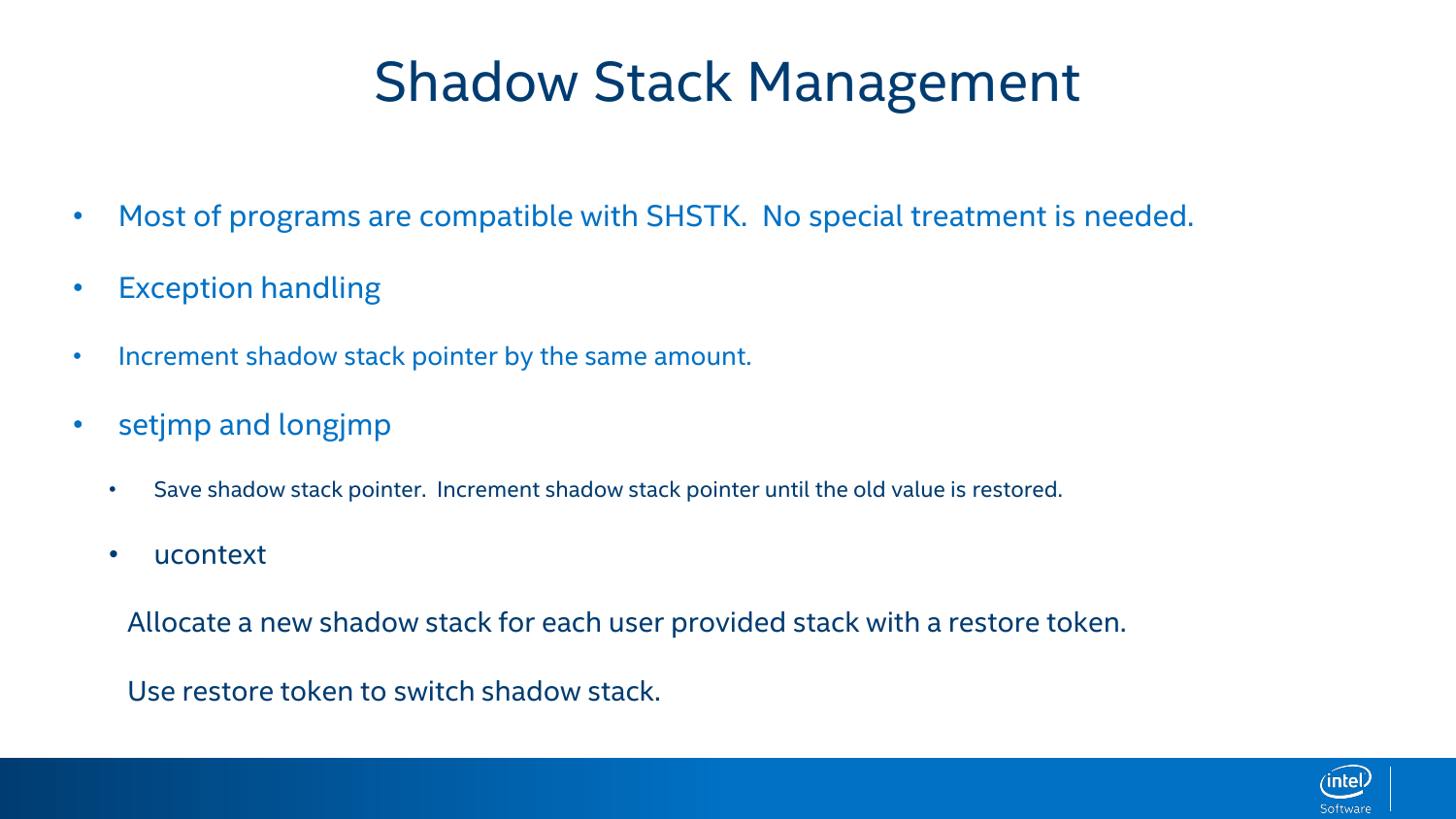# Indirect Branch Tracking

- All indirect branch targets must start with ENDBR64/ENDBR32.
	- ENDBR64/ENDBR32 is NOP on non-CET processors.
- The "notrack" prefix before indirect branches disables IBT.
- Optional legacy bitmap to disable IBT on legacy libraries

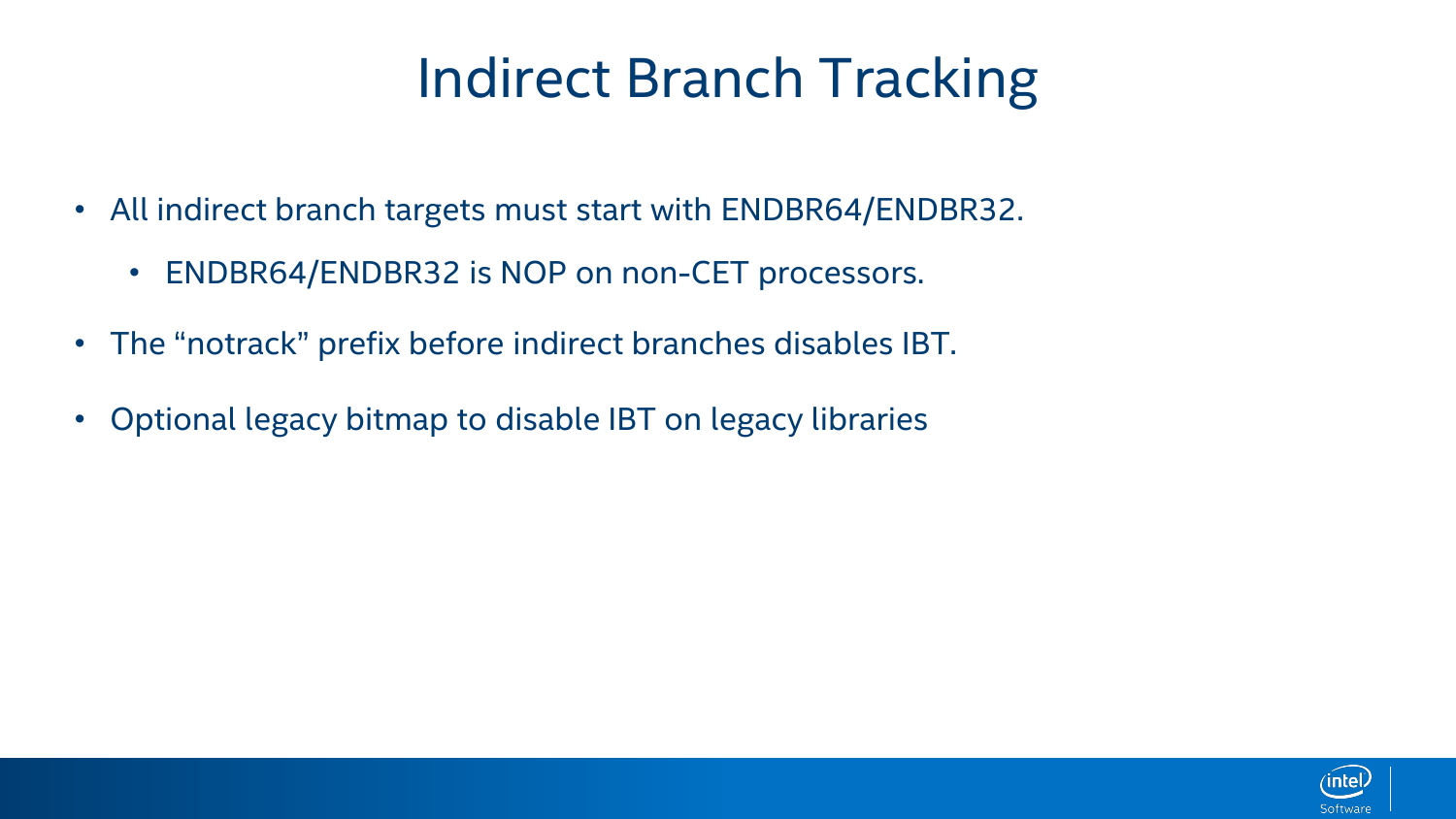# Mark CET-enabled Applications

#### •CET enabled binary must be marked.

- A binary is marked as CET enabled only if all its components are marked as CET enabled.
- •CET enabled programs are binary compatible with legacy processors.
- CET is enabled at run-time only for CET enabled programs on CET processors.
- •Linker is updated to:
- Properly mark programs as CET enabled when all its components are marked as CET enabled.
- Place ENDBR at all linker generated indirect branch targets.

•Kernel loader and dynamic loader are updated to properly enable CET for CET enabled programs on CET processors.

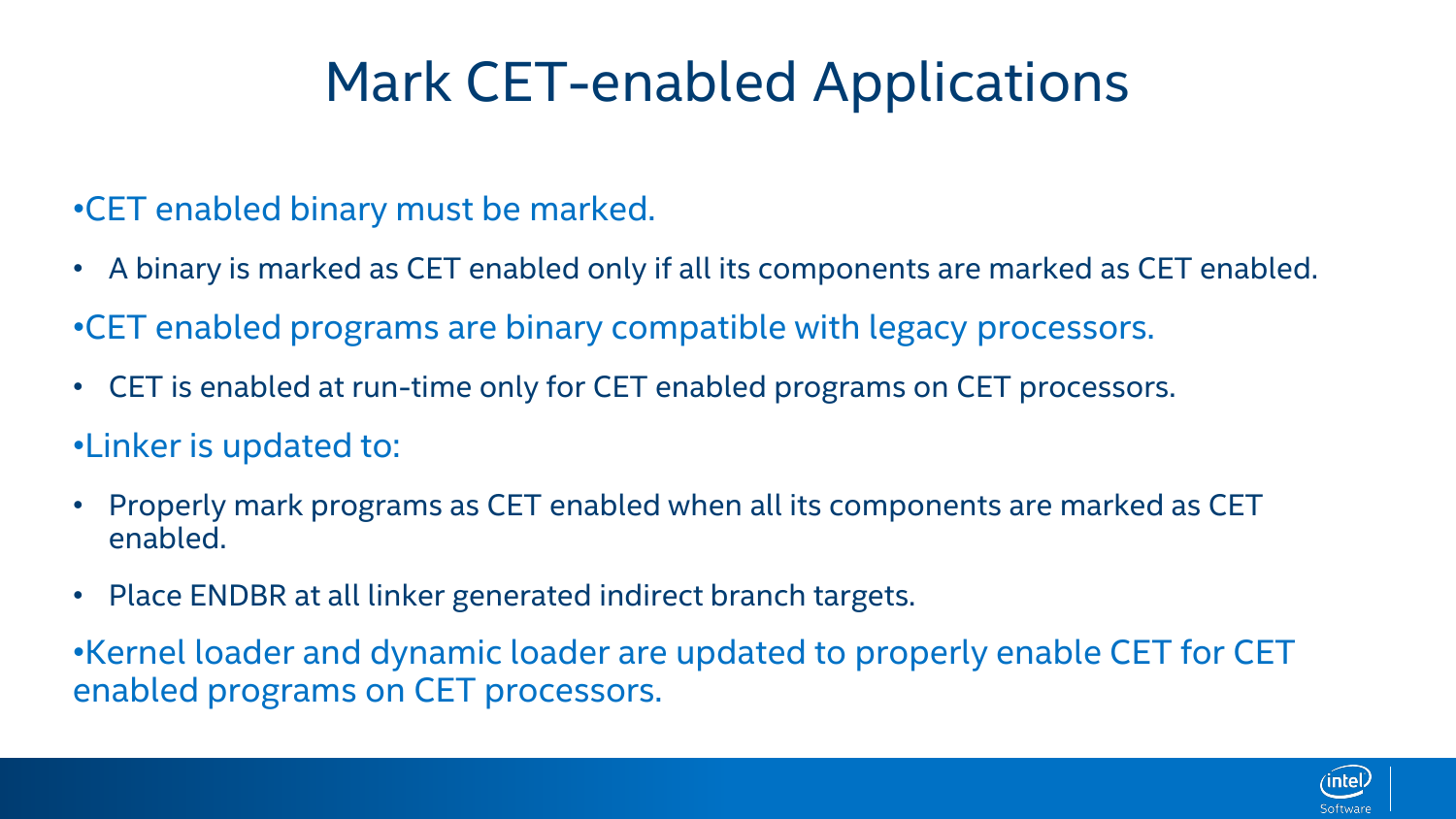# Enable CET in GCC

- •Place ENDBR at all potential indirect branch targets.
- •Unwind shadow stack for stack unwind intrinsics.
- •Generate CET marker when CET is enabled.
- •Provide a header file to generate CET marker in assembly codes.

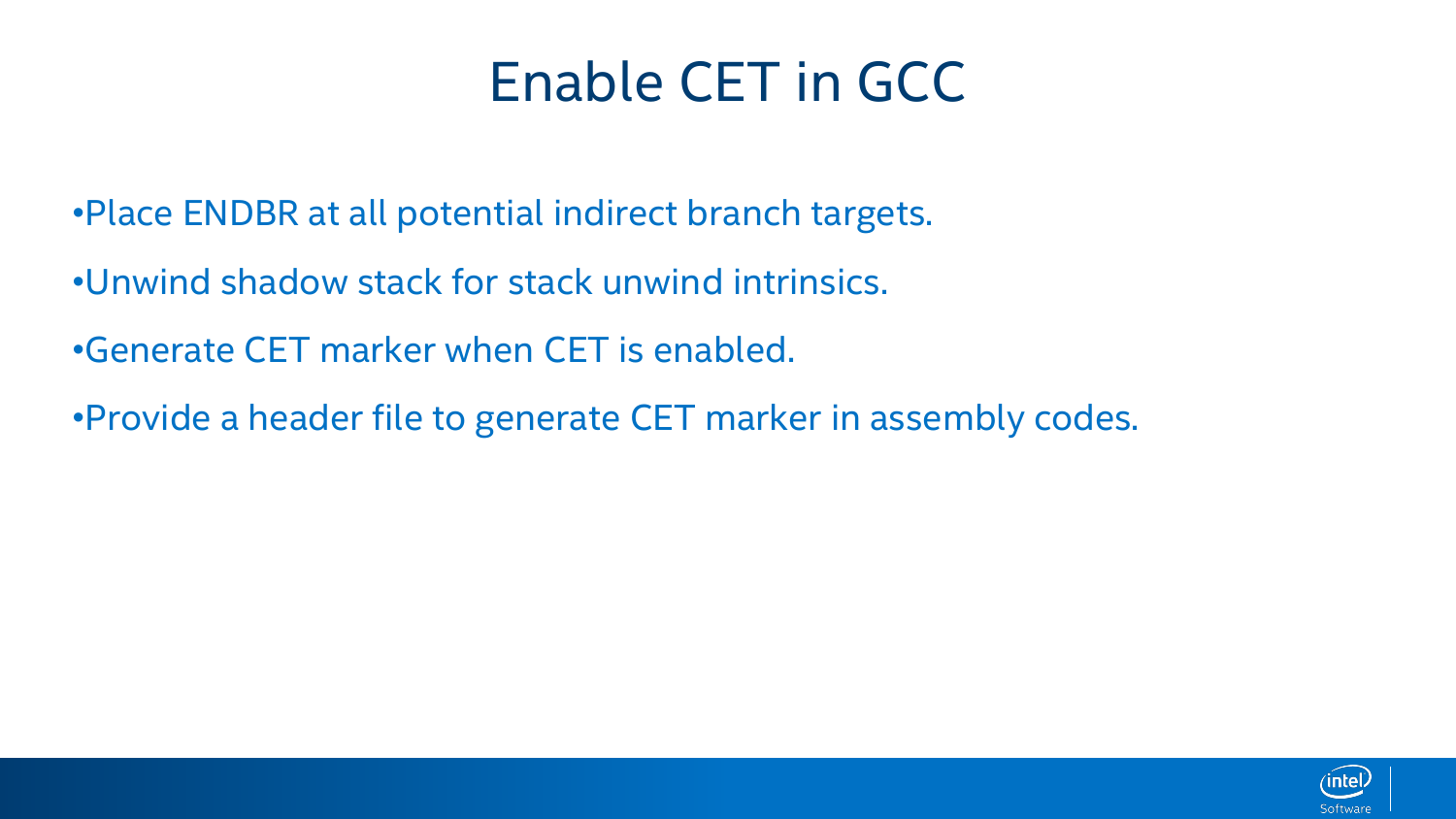# Enable CET in Run-time Libraries

•Place ENDBR at all indirect branch targets in assembly codes.

- •Mark all assembly codes as CET enabled.
- •Unwind shadow stack when unwinding normal stack, including C++ exception.
	- Count number of stack frames to unwind. Increment shadow stack pointer by the same amount.
- •setjmp and longjmp
	- Save shadow stack pointer. Increment shadow stack pointer until the old value is restored.
- •ucontext:
	- Allocate a new shadow stack for each user provided stack with a restore token.
	- Use restore token to switch shadow stack.

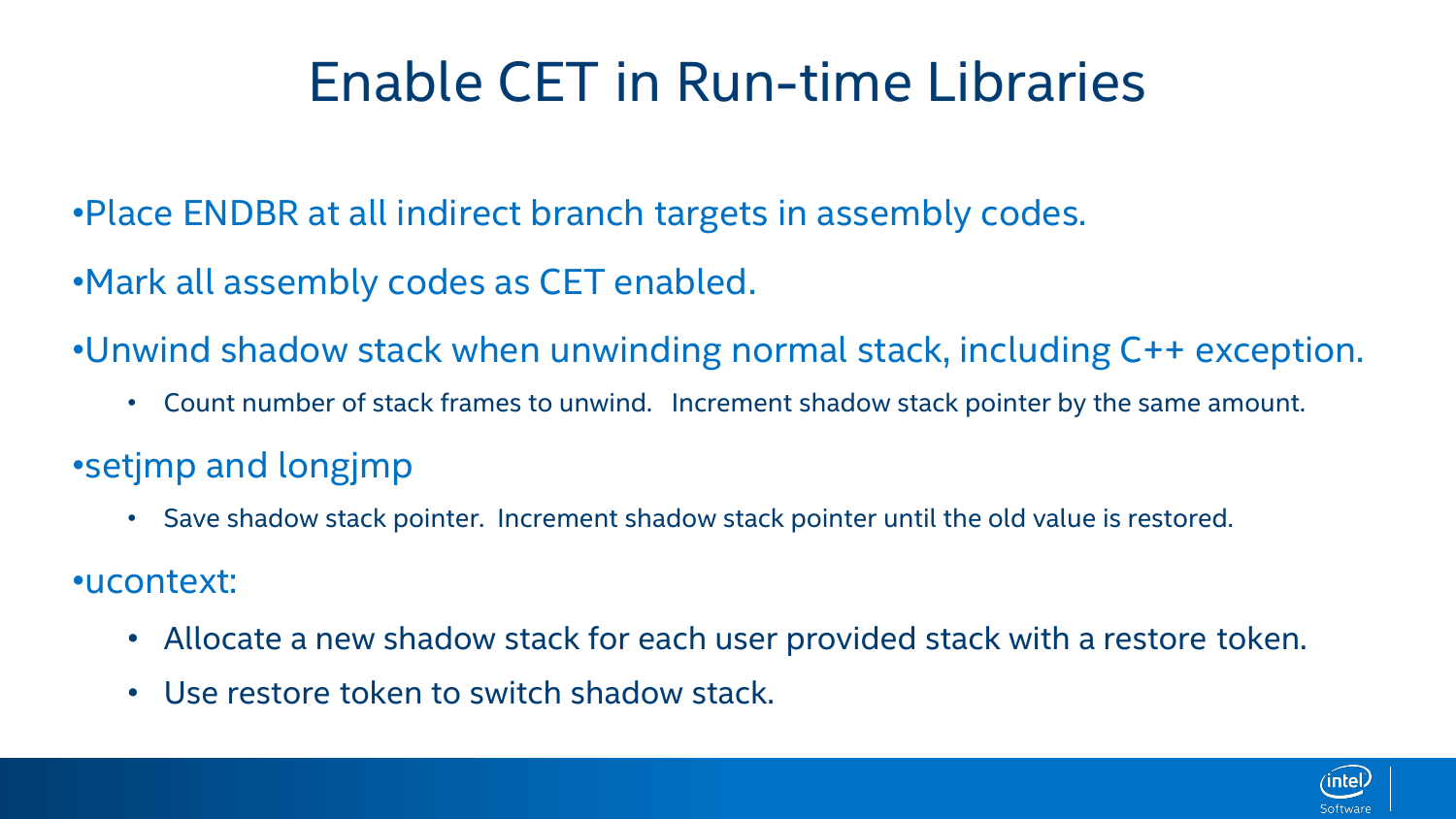# Enable CET in Applications

•For C/C++ sources, compile with -fcf-protection.

•For assembly sources:

- Place ENDBR at all potential indirect branch targets in assembly codes.
- Mark all assembly codes as CET enabled.

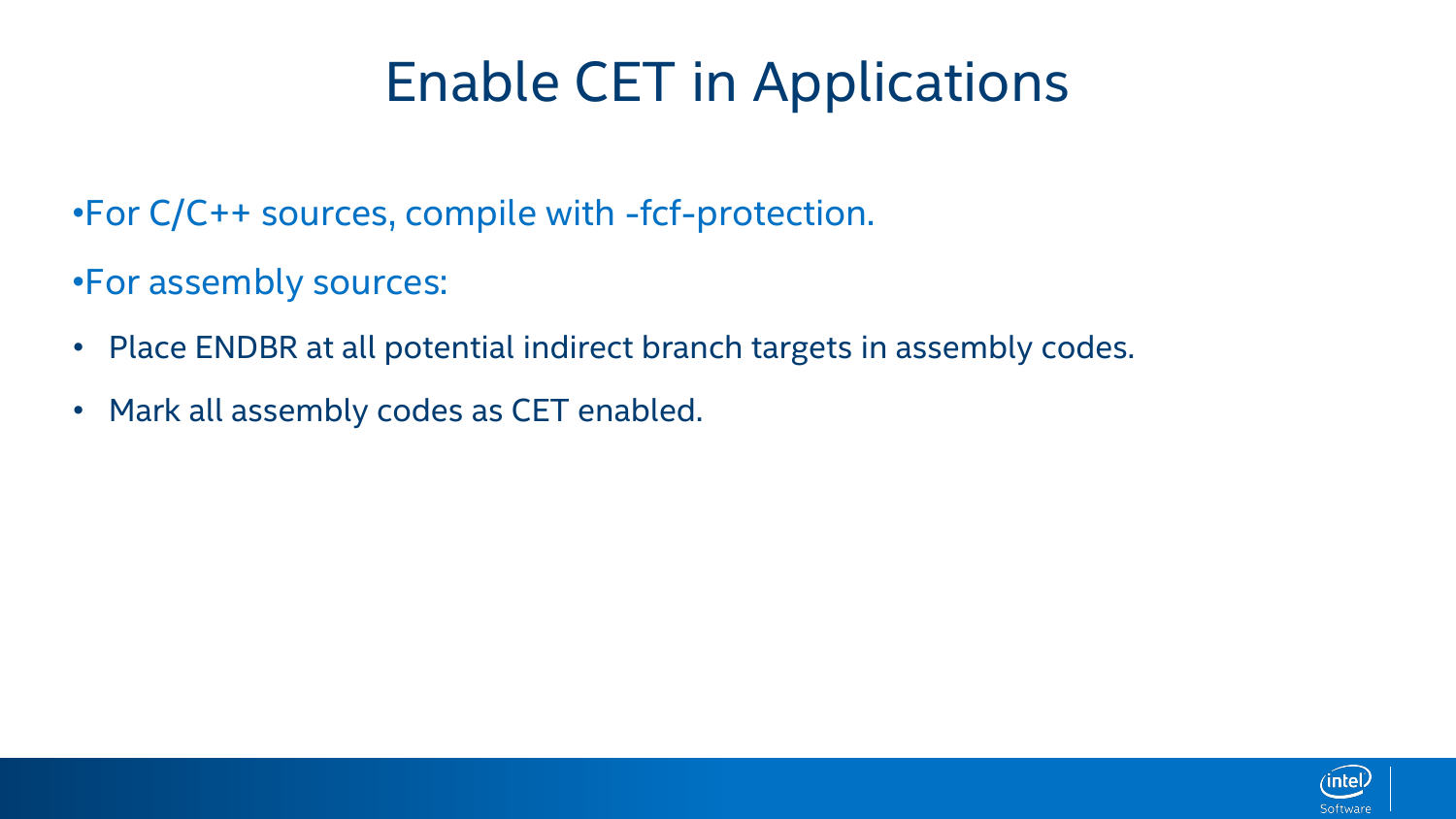### **Status**

#### •Specification is available by searching **"Intel CET"** or at:

https://software.intel.com/sites/default/files/managed/4d/2a/control-flow-enforcement-technologypreview.pdf

#### •CET has been enabled in

- GCC 8
- binutils 2.31
- glibc 2.28
- •CET can be enabled in OS piece by piece
- Start with GCC, glibc and binutils.
- •Linux\* kernel patches have been submitted to upstream.
	- https://github.com/yyu168/linux cet

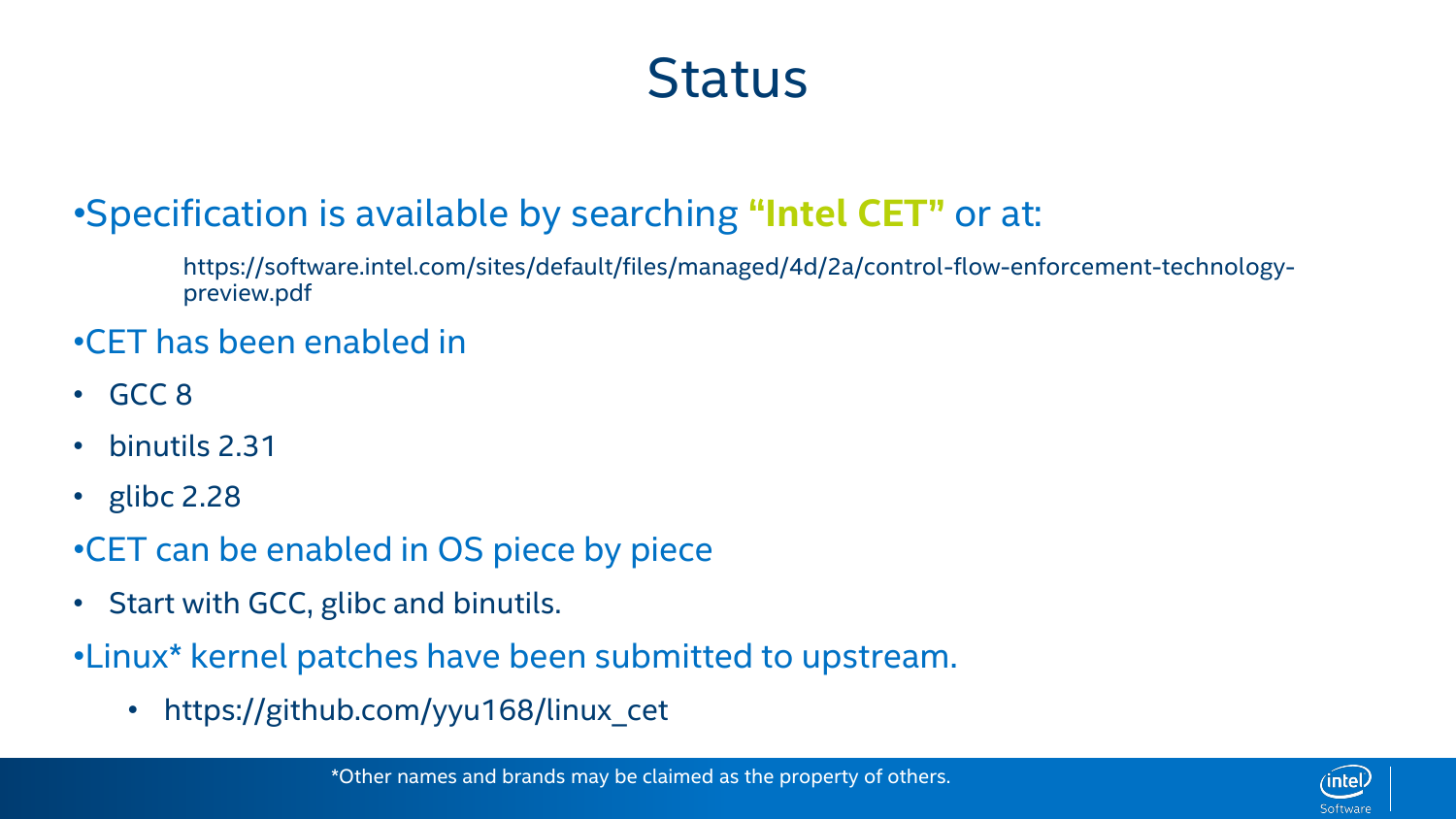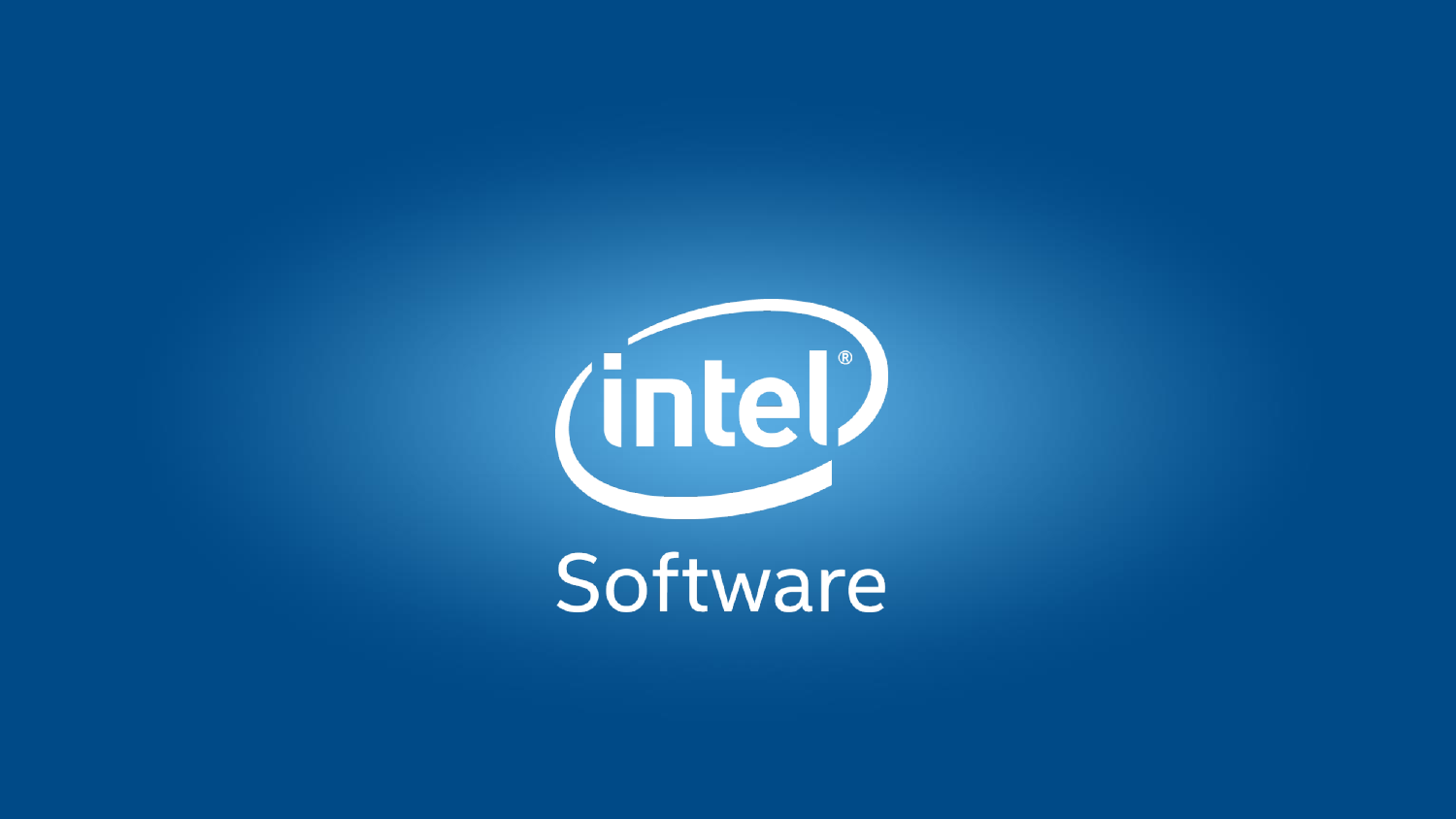# **Disclaimers**

•Intel technologies' features and benefits depend on system configuration and may require enabled hardware, software or service activation. Learn more at intel.com, or from the OEM or retailer.

•No computer system can be absolutely secure.

•Tests document performance of components on a particular test, in specific systems. Differences in hardware, software, or configuration will affect actual performance. Consult other sources of information to evaluate performance as you consider your purchase. For more complete information about performance and benchmark results, visit http://www.intel.com/performance.

•Intel, the Intel logo and others are trademarks of Intel Corporation in the U.S. and/or other countries. \*Other names and brands may be claimed as the property of others.

© 2018 Intel Corporation.

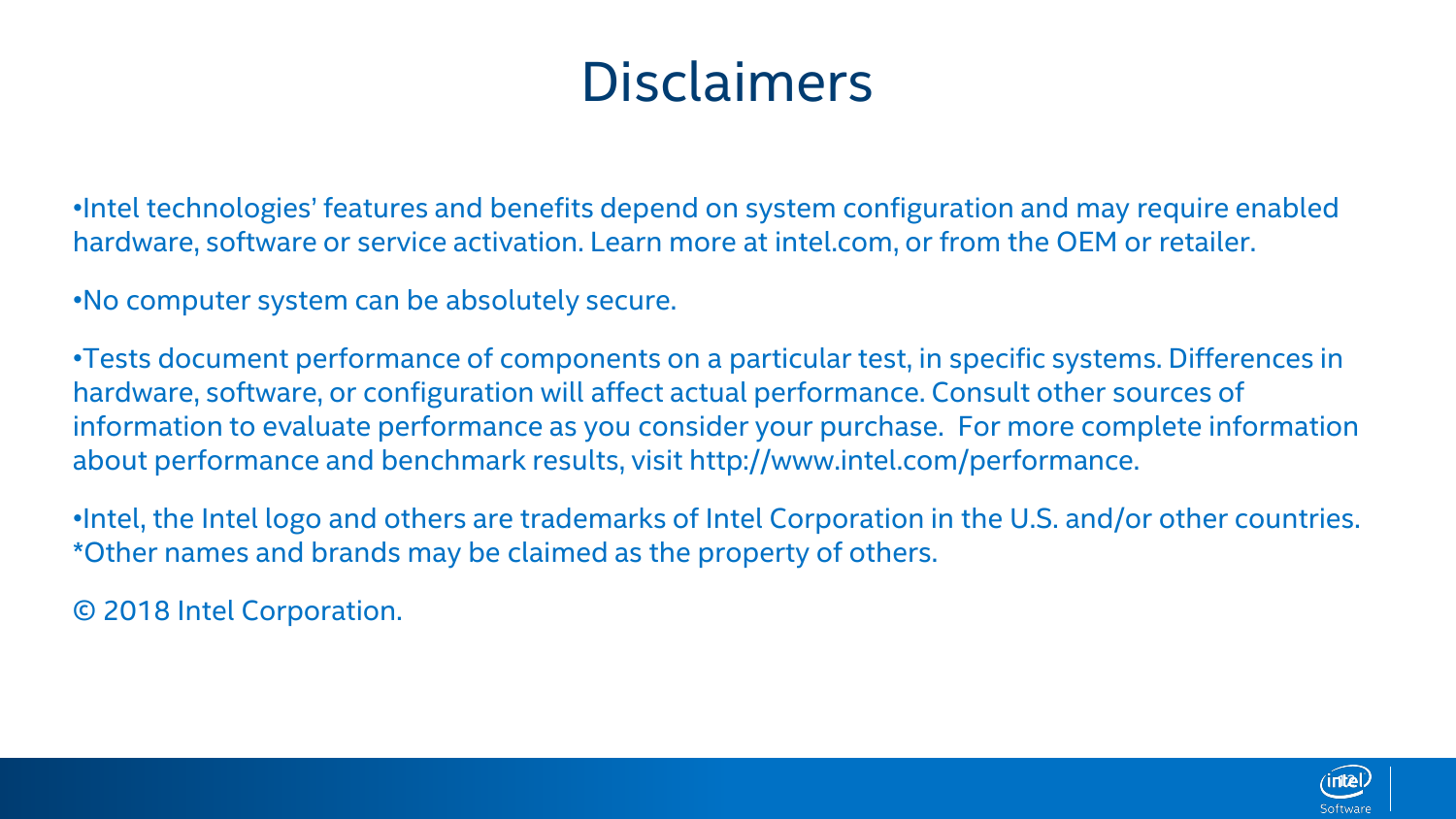# Return/Jump Oriented Programming (ROP) Attacks



No code injection is needed!

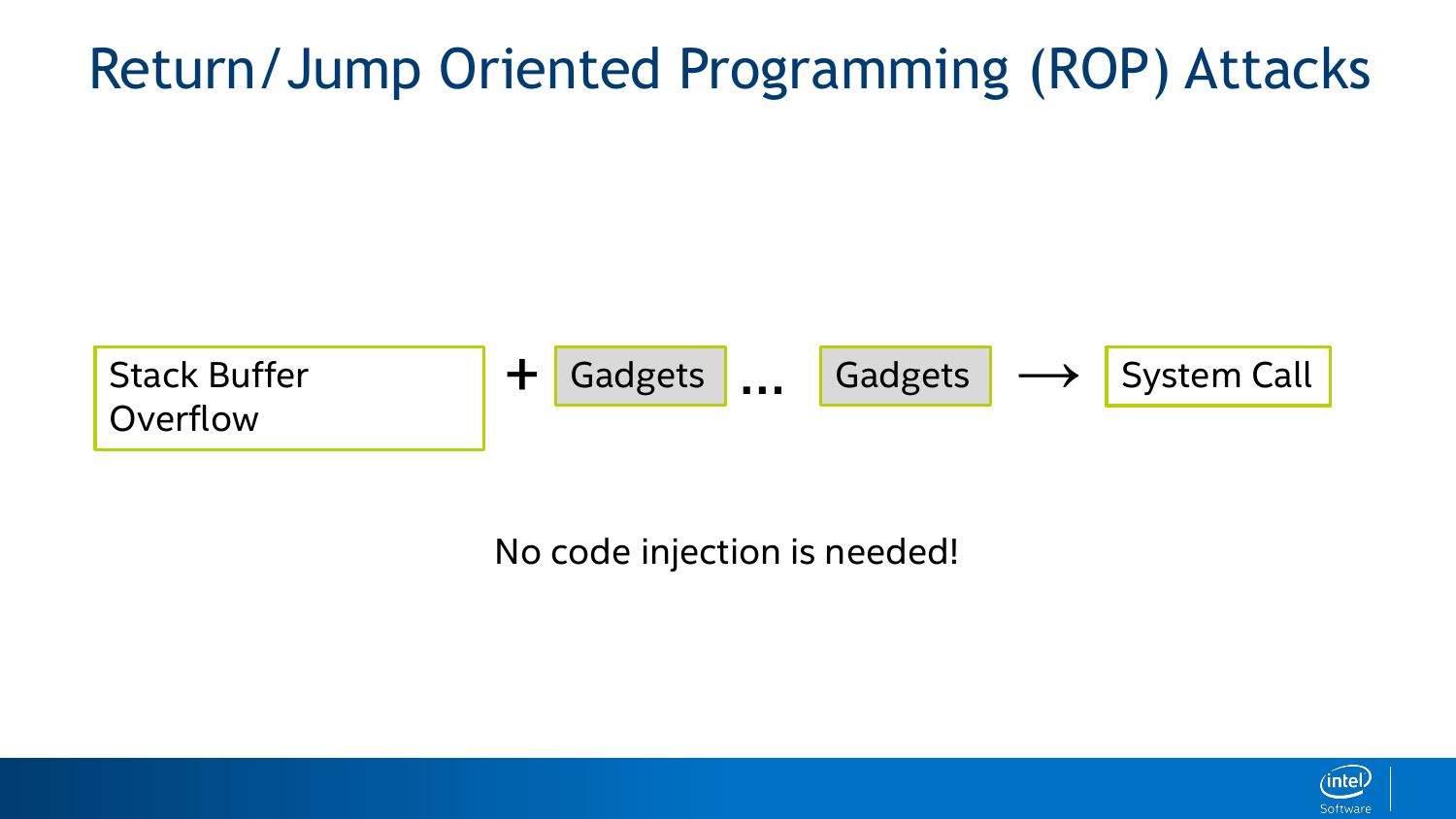## The Stack Buffer Overflow

```
void copy_string(char *input)
{
  char buf[4];
  memcpy(buf, input, strlen(input));
}
```


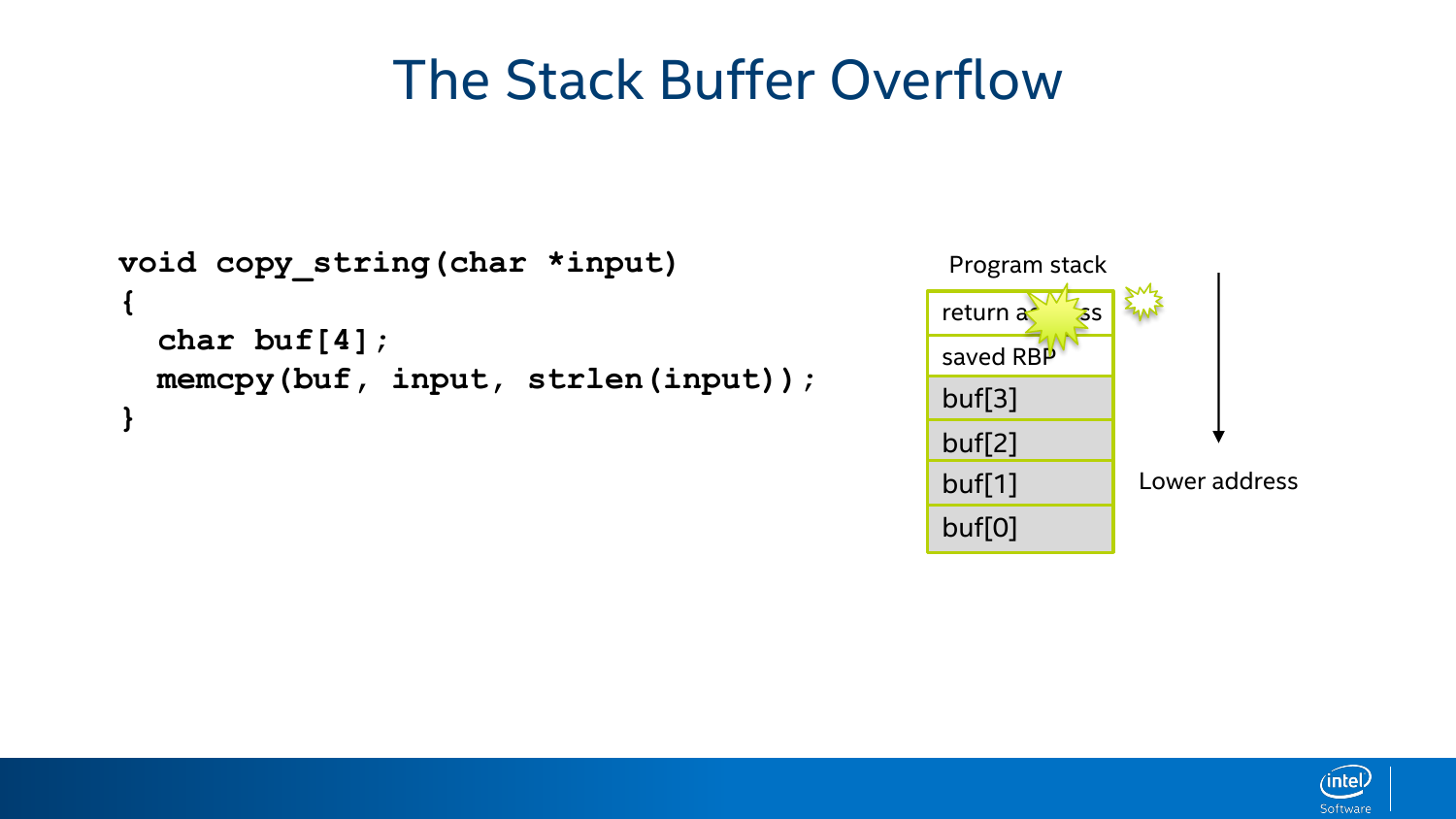## A Code Gadget Example

#### mov 0xc3084189, %eax



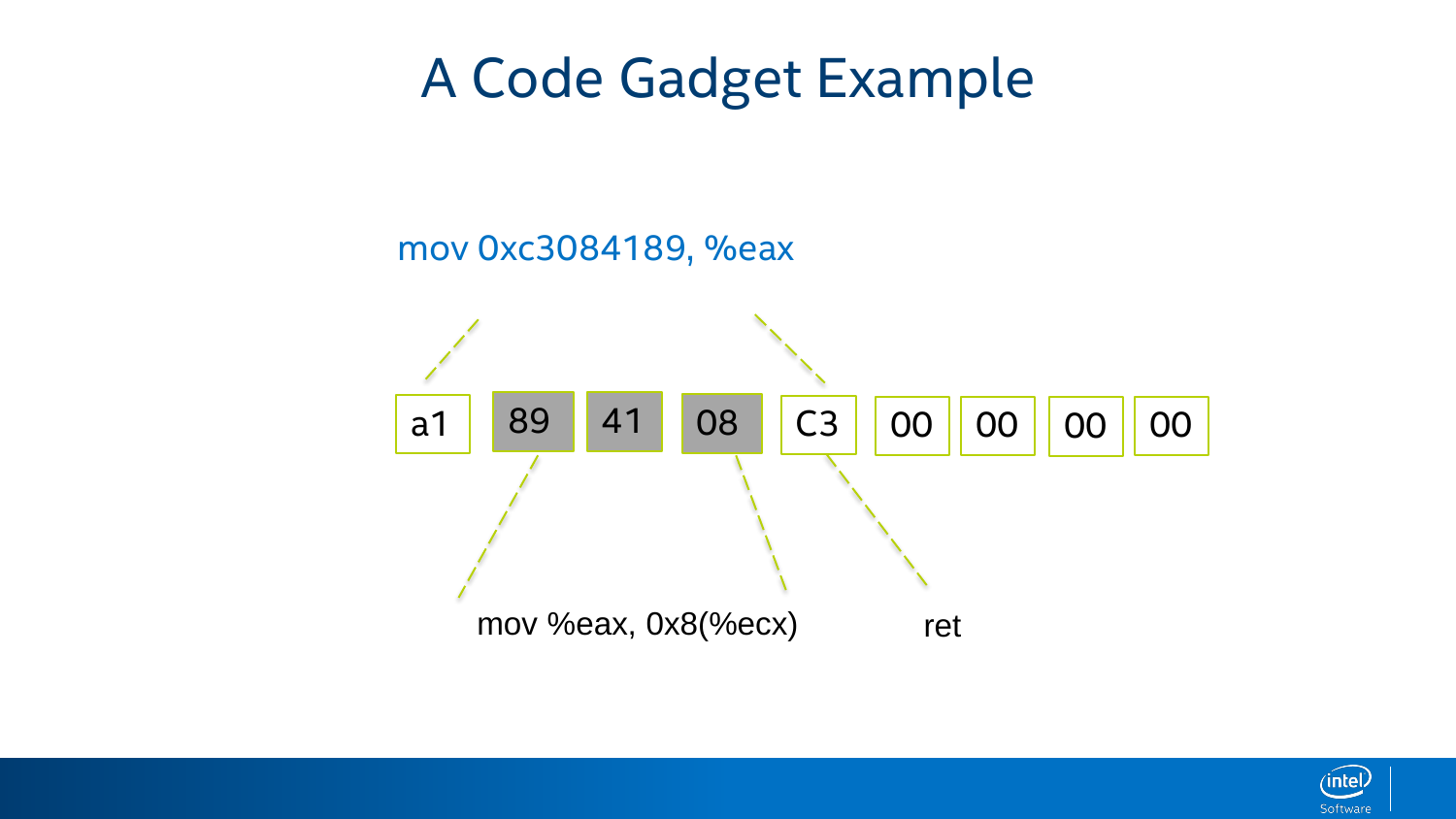#### The ROP Attack



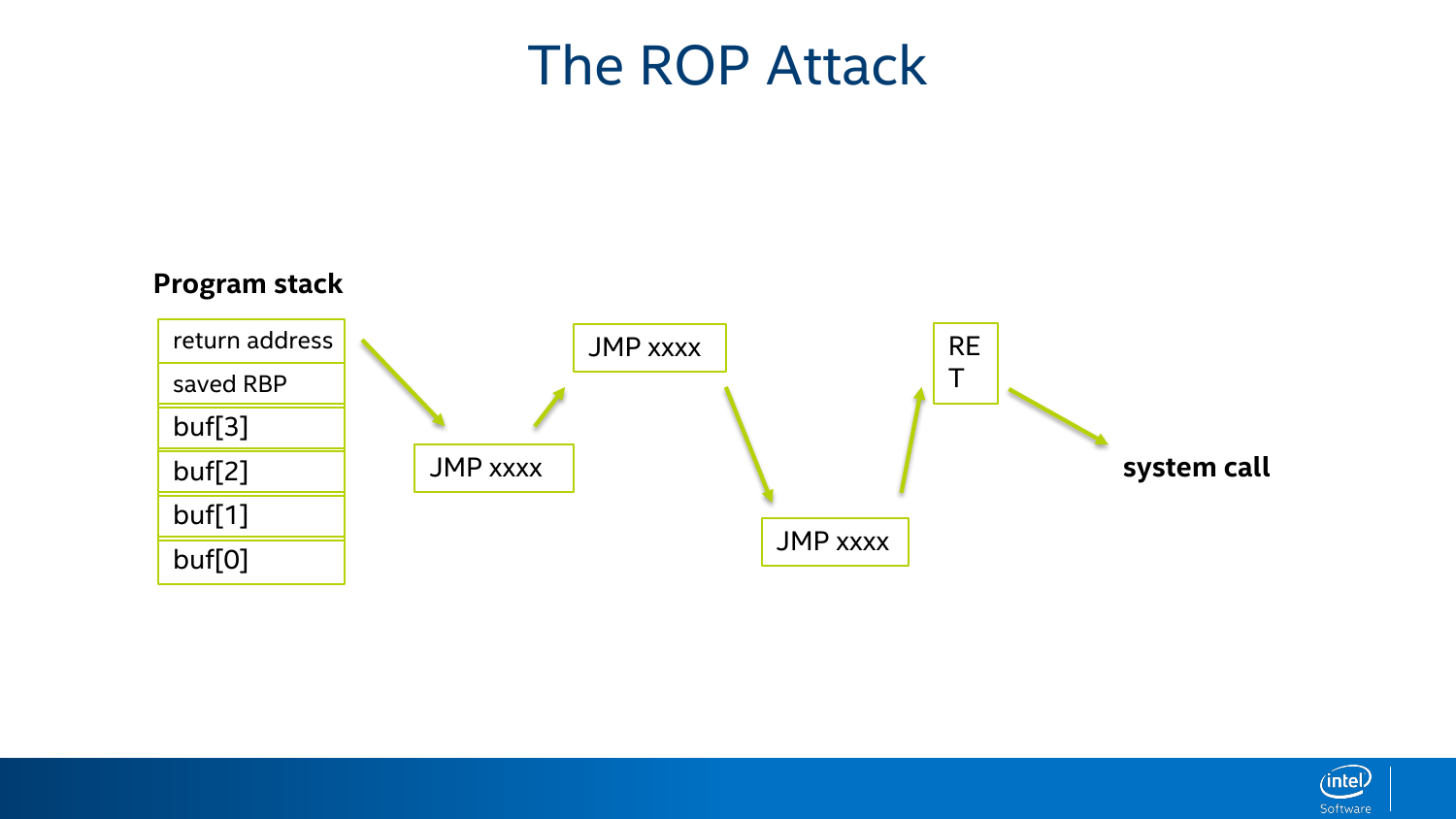#### Shadow Stack Concept



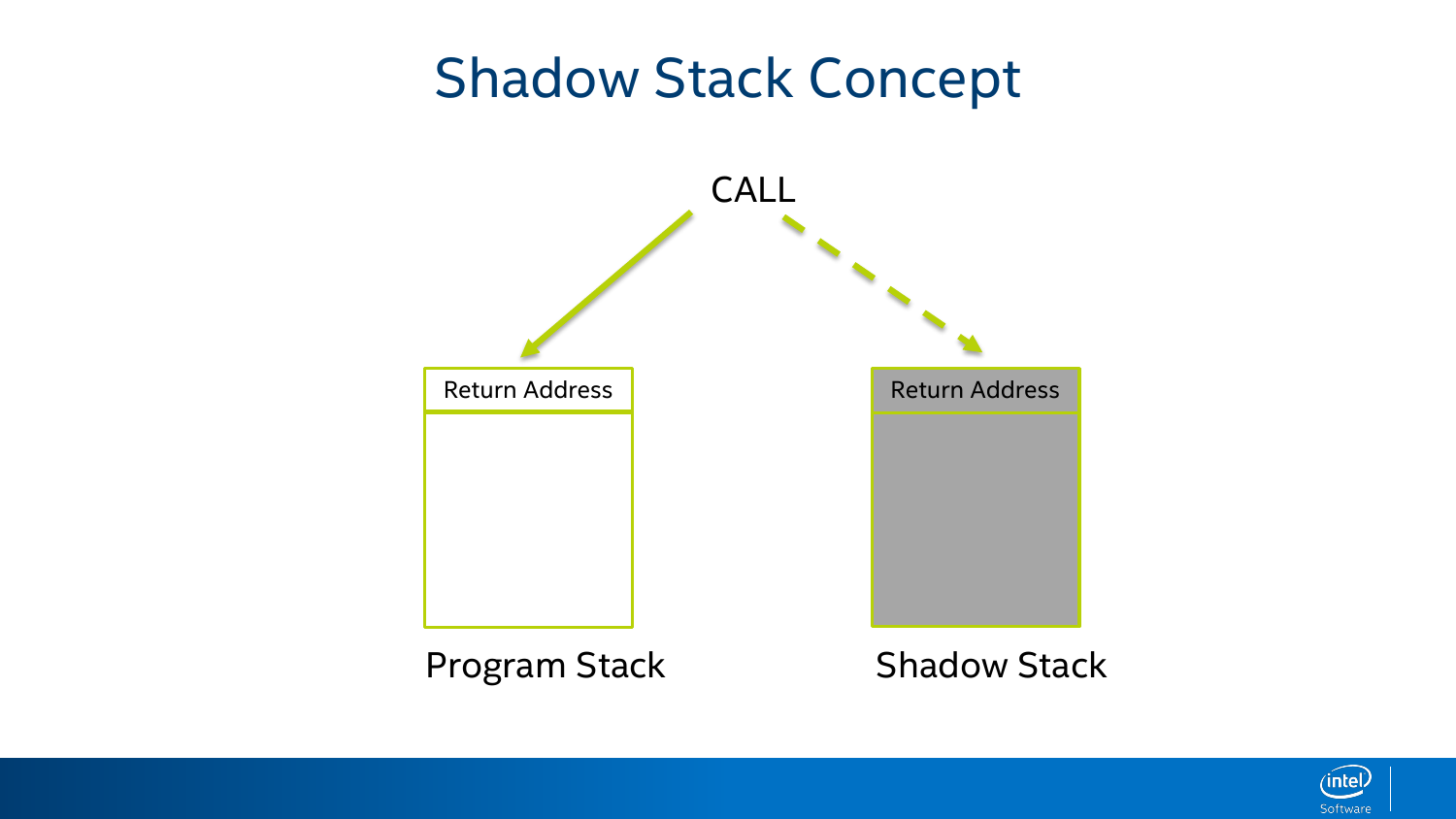#### Shadow Stack -- Return Address Matching



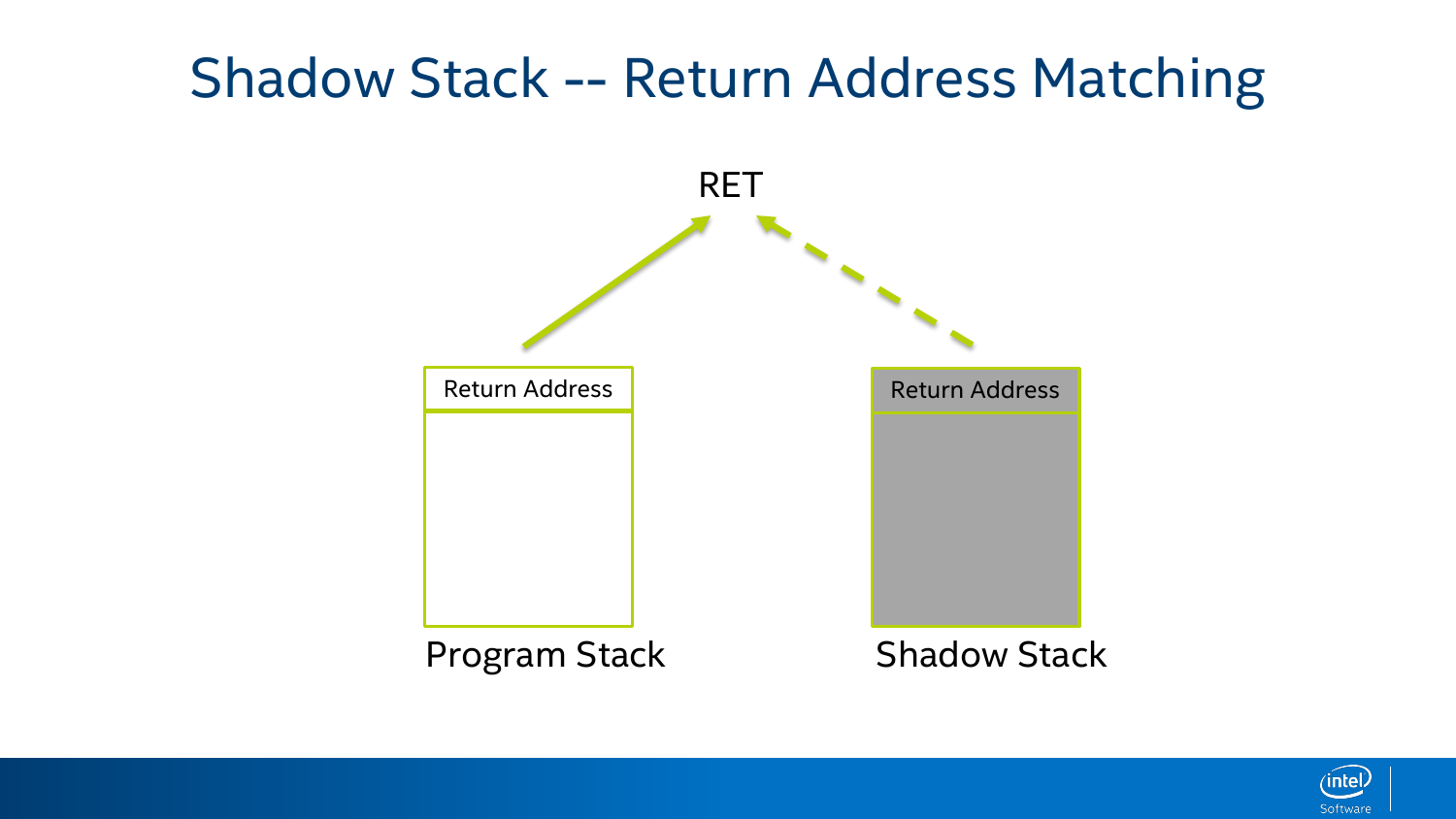#### Shadow Stack Exception



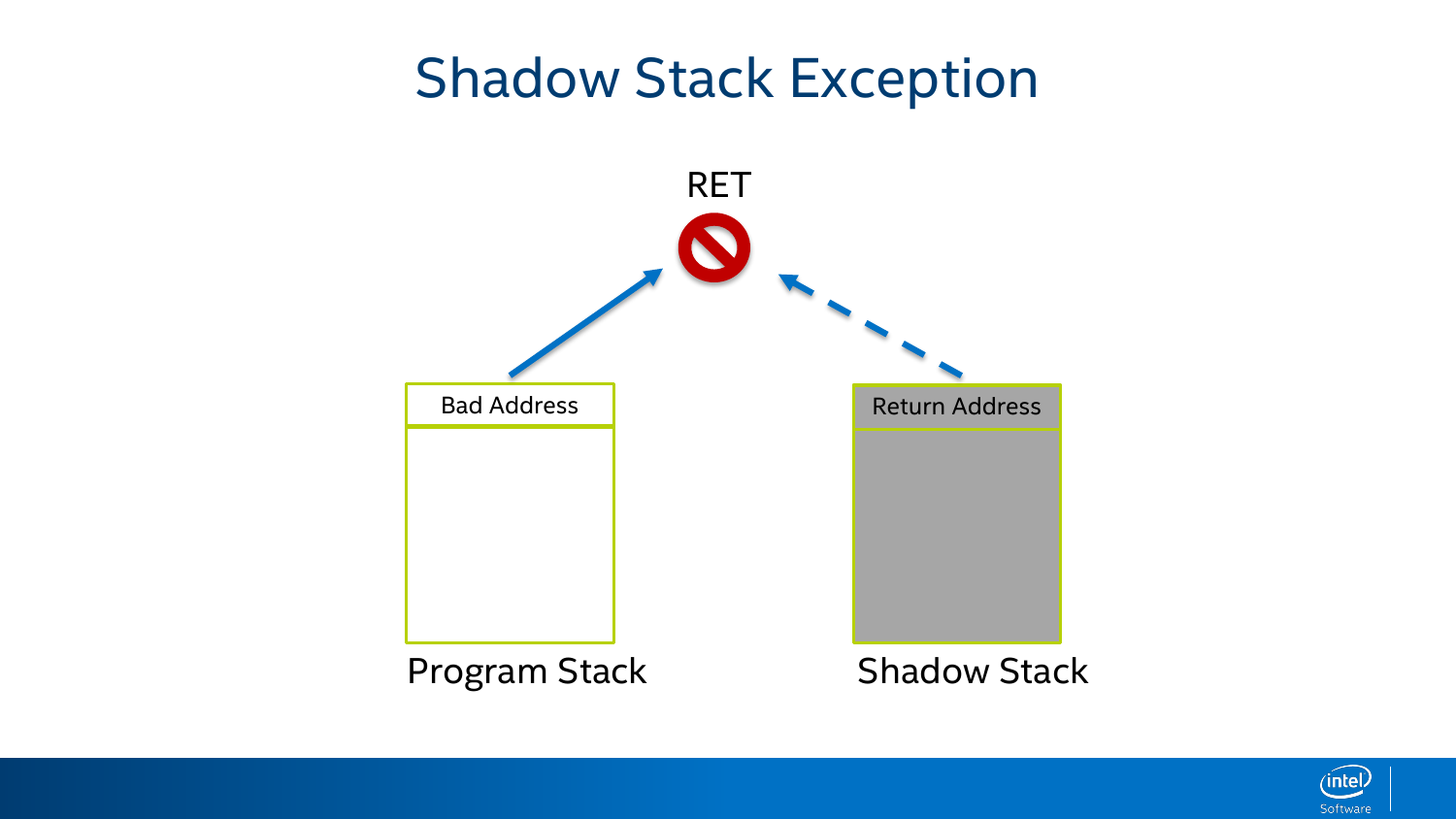## New CET Instructions

- RDSSP Read shadow stack pointer
- INCSSP Shadow stack unwinding

- RSTORSSP, SAVEPREVSSP Shadow stack context switching
- SETSSBSY, CLRSSBSY Mark shadow stack in-use

• ENDBR, No-Track – Indirect branch tracking

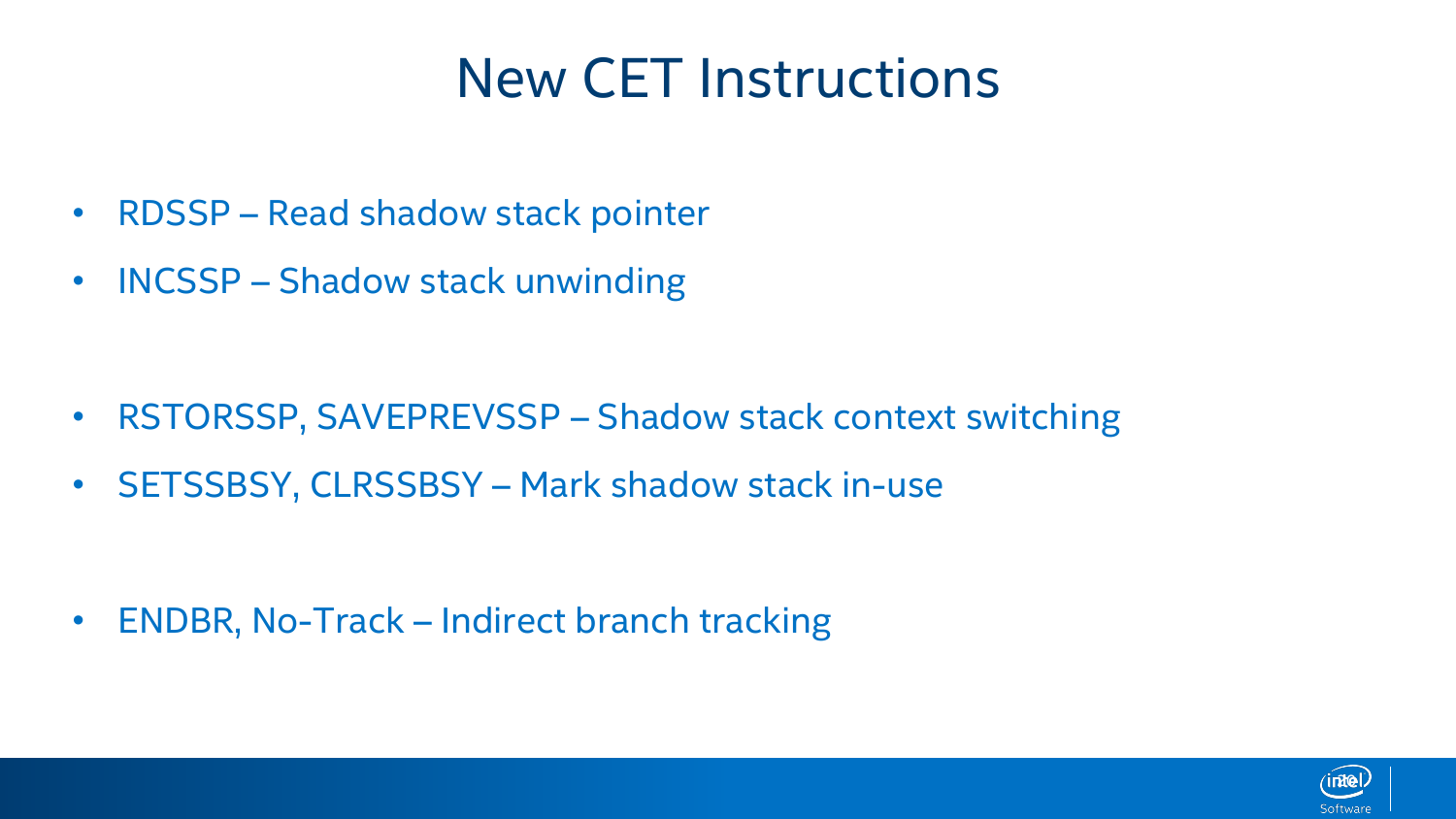## Shadow Stack Unwinding





INCSSP <Steps>